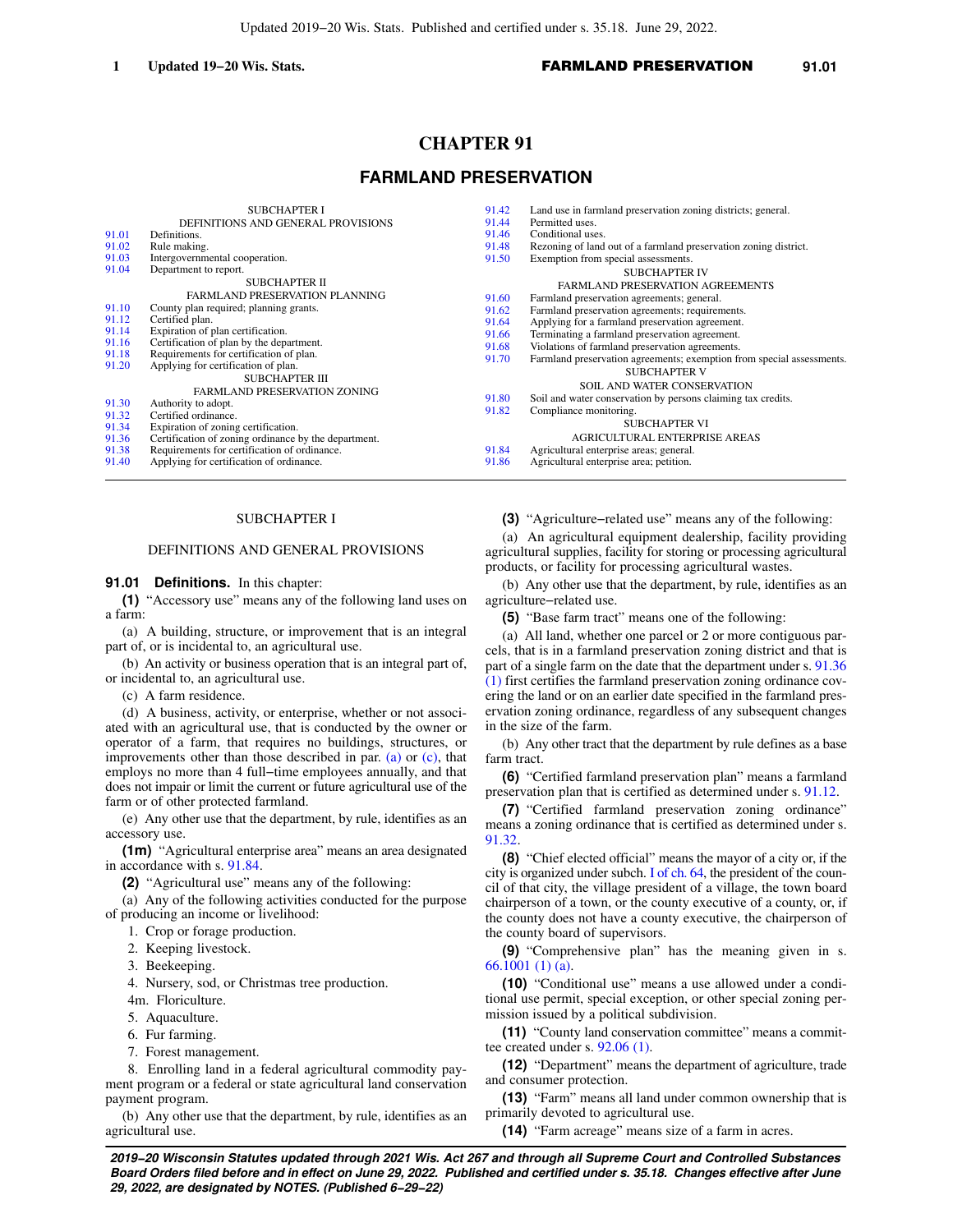## **91.01** FARMLAND PRESERVATION **Updated 19−20 Wis. Stats. 2**

**(15)** "Farmland preservation agreement" means any of the following agreements between an owner of land and the department under which the owner agrees to restrict the use of land in return for tax credits:

(a) A farmland preservation agreement or transition area agreement entered into under s. [91.13](https://docs.legis.wisconsin.gov/document/statutes/2007/91.13), 2007 stats., or s. [91.14,](https://docs.legis.wisconsin.gov/document/statutes/2007/91.14) 2007 stats.

(b) An agreement entered into under s. [91.60 \(1\)](https://docs.legis.wisconsin.gov/document/statutes/91.60(1)).

**(16)** "Farmland preservation area" means an area that is planned primarily for agricultural use or agriculture−related use, or both, and that is one of the following:

(a) Identified as an agricultural preservation area or transition area in a farmland preservation plan described in s. [91.12 \(1\)](https://docs.legis.wisconsin.gov/document/statutes/91.12(1)).

(b) Identified under s.  $91.10(1)(d)$  in a farmland preservation plan described in s. [91.12 \(2\)](https://docs.legis.wisconsin.gov/document/statutes/91.12(2)).

**(17)** "Farmland preservation plan" means a plan for the preservation of farmland in a county, including an agricultural preservation plan under subch. [IV of ch. 91,](https://docs.legis.wisconsin.gov/document/statutes/2007/subch.%20IV%20of%20ch.%2091) 2007 stats.

**(18)** "Farmland preservation zoning district" means any of the following:

(a) An area zoned for exclusive agricultural use under an ordinance described in s. [91.32 \(1\).](https://docs.legis.wisconsin.gov/document/statutes/91.32(1))

(b) A farmland preservation zoning district designated under s. [91.38 \(1\) \(c\)](https://docs.legis.wisconsin.gov/document/statutes/91.38(1)(c)) in an ordinance described in s. [91.32 \(2\)](https://docs.legis.wisconsin.gov/document/statutes/91.32(2)).

**(19)** "Farm residence" means any of the following structures that is located on a farm:

(a) A single−family or duplex residence that is the only residential structure on the farm or is occupied by any of the following:

1. An owner or operator of the farm.

2. A parent or child of an owner or operator of the farm.

3. An individual who earns more than 50 percent of his or her gross income from the farm.

(b) A migrant labor camp that is certified under s. [103.92.](https://docs.legis.wisconsin.gov/document/statutes/103.92)

**(20)** "Gross farm revenues" has the meaning given in s. [71.613 \(1\) \(g\)](https://docs.legis.wisconsin.gov/document/statutes/71.613(1)(g)).

**(20m)** "Livestock" means bovine animals, equine animals, goats, poultry, sheep, swine, farm−raised deer, farm−raised game birds, camelids, ratites, and farm−raised fish.

**(21)** "Nonfarm residence" means a single−family or multi− family residence other than a farm residence.

**(22)** "Nonfarm residential acreage" means the total number of acres of all parcels on which nonfarm residences are located.

**(22m)** "Overlay district" means a zoning district that is superimposed on one or more other zoning districts and imposes additional restrictions on the underlying districts.

**(23)** "Owner" means a person who has an ownership interest in land.

**(23m)** "Permitted use" means a use that is allowed without a conditional use permit, special exception, or other special zoning permission.

**(24)** "Political subdivision" means a city, village, town, or county.

**(25)** "Prime farmland" means any of the following:

(a) An area with a class I or class II land capability classification as identified by the natural resources conservation service of the federal department of agriculture.

(b) Land, other than land described in par. [\(a\),](https://docs.legis.wisconsin.gov/document/statutes/91.01(25)(a)) that is identified as prime farmland in a certified farmland preservation plan.

**(26)** "Prior nonconforming use" means a land use that does not conform with a farmland preservation zoning ordinance, but that existed lawfully before the farmland preservation zoning ordinance was enacted.

**(27)** "Protected farmland" means land that is located in a farmland preservation zoning district, is covered by a farmland preservation agreement, or is otherwise legally protected from nonagricultural development.

**(28)** "Taxable year" has the meaning given in s. [71.01 \(12\).](https://docs.legis.wisconsin.gov/document/statutes/71.01(12)) **History:** [2009 a. 28](https://docs.legis.wisconsin.gov/document/acts/2009/28).

Wisconsin's Working Lands: Securing Our Future. Matson. Wis. Law. Dec. 2009.

**91.02 Rule making.** (1) The department shall promulgate rules that set forth technical specifications for farmland preservation zoning maps under s. [91.38 \(1\) \(d\).](https://docs.legis.wisconsin.gov/document/statutes/91.38(1)(d))

**(2)** The department may promulgate rules for the administration of this chapter, including rules that do any of the following:

(a) Identify accessory uses under s.  $91.01$  (1) (e).

(b) Identify agricultural uses under s.  $91.01$  (2) (b).

(c) Identify agriculture−related uses under s. [91.01 \(3\) \(b\).](https://docs.legis.wisconsin.gov/document/statutes/91.01(3)(b))

(d) Identify base farm tracts under s.  $91.01$  (5) (b).

(e) Specify requirements for certification under s. [91.18 \(1\)](https://docs.legis.wisconsin.gov/document/statutes/91.18(1)(b)) [\(b\).](https://docs.legis.wisconsin.gov/document/statutes/91.18(1)(b))

(f) Require information in an application for certification of a farmland preservation plan or amendment under s. [91.20 \(4\)](https://docs.legis.wisconsin.gov/document/statutes/91.20(4)).

(g) Specify types of ordinance amendments for which certification is required under s. [91.36 \(8\) \(b\) 3.](https://docs.legis.wisconsin.gov/document/statutes/91.36(8)(b)3.)

(h) Specify exceptions to the requirement that land in a farmland preservation zoning district be included in a farmland preservation area under s. [91.38 \(1\) \(g\)](https://docs.legis.wisconsin.gov/document/statutes/91.38(1)(g)).

(i) Specify requirements for certification of a farmland preservation zoning ordinance under s. [91.38 \(1\) \(i\).](https://docs.legis.wisconsin.gov/document/statutes/91.38(1)(i))

(j) Require information in an application for certification of a farmland preservation zoning ordinance or amendment under s. [91.40 \(5\)](https://docs.legis.wisconsin.gov/document/statutes/91.40(5)).

(k) Authorize additional uses in a farmland preservation zoning district under s. [91.42 \(4\)](https://docs.legis.wisconsin.gov/document/statutes/91.42(4)).

(L) Authorize additional uses as permitted uses in a farmland preservation zoning district under s. [91.44 \(1\) \(g\)](https://docs.legis.wisconsin.gov/document/statutes/91.44(1)(g)).

(m) Authorize additional uses as conditional uses in a farmland preservation zoning district under s. [91.46 \(1\) \(j\)](https://docs.legis.wisconsin.gov/document/statutes/91.46(1)(j)).

(p) Require information in an application for a farmland preservation agreement under s. [91.64 \(2\) \(h\).](https://docs.legis.wisconsin.gov/document/statutes/91.64(2)(h))

(r) Prescribe procedures for compliance monitoring under s. [91.82 \(3\)](https://docs.legis.wisconsin.gov/document/statutes/91.82(3)).

**History:** [2009 a. 28](https://docs.legis.wisconsin.gov/document/acts/2009/28); [2011 a. 253](https://docs.legis.wisconsin.gov/document/acts/2011/253).

**91.03 Intergovernmental cooperation.** State agencies shall cooperate with the department in the administration of this chapter and in other matters related to the preservation of farmland in this state. State agencies shall, to the extent feasible, cooperate in sharing and standardizing relevant information, identifying and mapping significant agricultural resources, and planning and evaluating the impact of state actions on agriculture.

**History:** [2009 a. 28](https://docs.legis.wisconsin.gov/document/acts/2009/28).

**91.04 Department to report.** At least once every 2 years, beginning not later than December 31, 2011, the department shall submit a farmland preservation report to the board of agriculture, trade and consumer protection and provide copies of the report to the department of revenue and the department of administration. The department shall prepare the report in cooperation with the department of revenue and shall include all of the following in the report:

**(1)** A review and analysis of farmland availability, uses, and use trends in this state, including information related to farmland conversion statewide and by county.

**(2)** A review and analysis of relevant information related to the farmland preservation program under this chapter and associated tax credit claims under subch. [IX of ch. 71,](https://docs.legis.wisconsin.gov/document/statutes/subch.%20IX%20of%20ch.%2071) including information related to all of the following:

(a) Participation in the program by political subdivisions and landowners.

(b) Tax credit claims by landowners, including the number of claimants, the amount of credits claimed, acreage covered by tax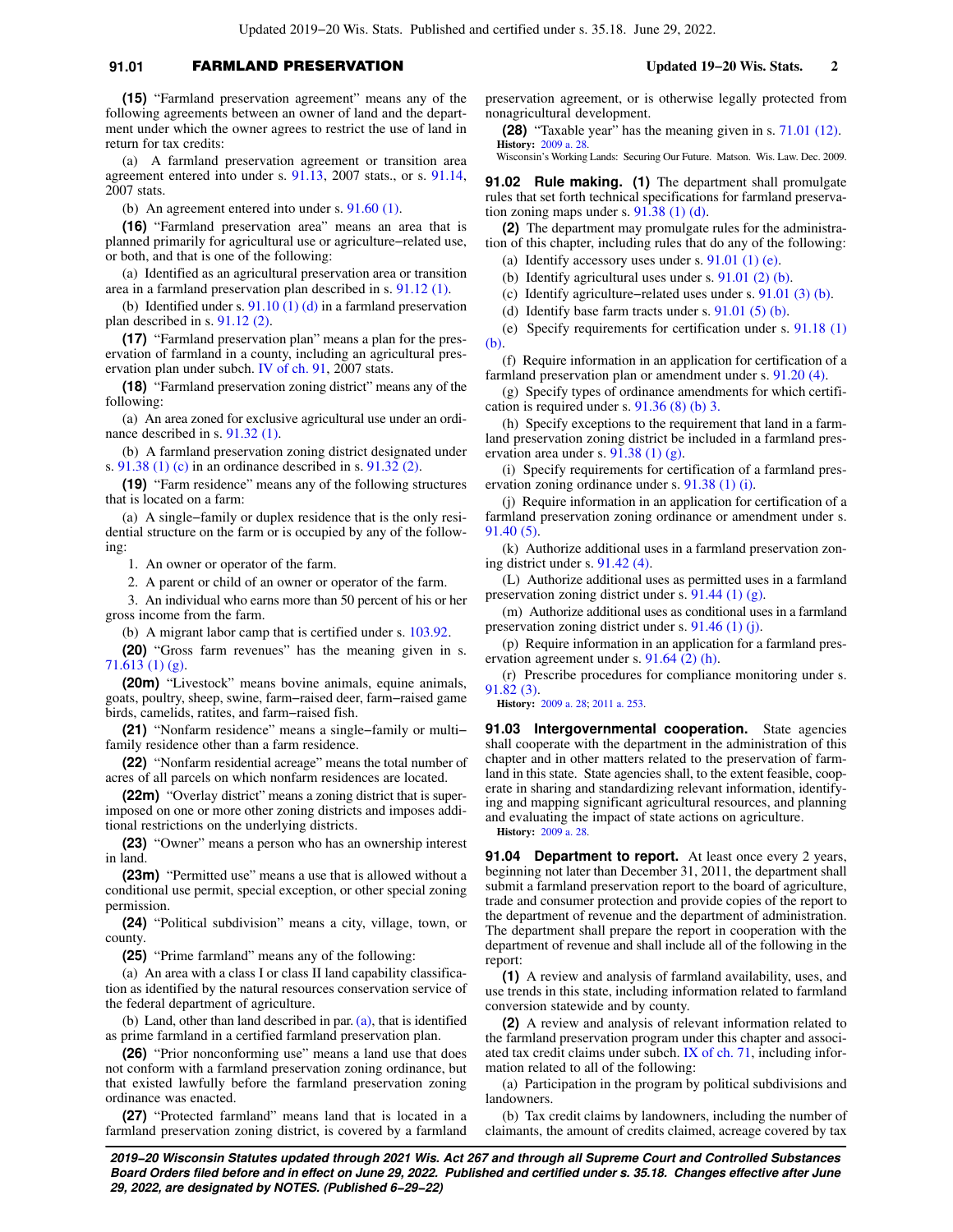credit claims, the amount of credits claimed under zoning ordinances and under farmland preservation agreements, and relevant projections and trends.

(c) The number, identity, and location of counties with certified farmland preservation plans.

(d) Trends and developments related to certification of farmland preservation plans.

(e) The number, identity, and location of political subdivisions with certified farmland preservation zoning ordinances.

(f) Trends and developments related to certification of farmland preservation zoning ordinances.

(g) The number, nature, and location of agricultural enterprise areas.

(h) The number and location of farms covered by farmland preservation agreements, including new farmland preservation agreements, and the number and location of farms for which farmland preservation agreements have expired.

(i) Conservation compliance by landowners under s. [91.80](https://docs.legis.wisconsin.gov/document/statutes/91.80) and compliance activities by county land conservation committees under s. [91.82](https://docs.legis.wisconsin.gov/document/statutes/91.82).

(j) Rezoning of land out of farmland preservation zoning districts under s. [91.48](https://docs.legis.wisconsin.gov/document/statutes/91.48).

(k) Program costs, cost trends, and cost projections.

(L) Key issues related to program performance and key recommendations, if any, for enhancing the program.

**History:** [2009 a. 28;](https://docs.legis.wisconsin.gov/document/acts/2009/28) [2011 a. 32.](https://docs.legis.wisconsin.gov/document/acts/2011/32)

### SUBCHAPTER II

#### FARMLAND PRESERVATION PLANNING

**91.10 County plan required; planning grants. (1)** By January 1, 2016, a county shall adopt a farmland preservation plan that does all of the following:

(a) States the county's policy related to farmland preservation and agricultural development, including the development of enterprises related to agriculture.

(b) Identifies, describes, and documents other development trends, plans, or needs, that may affect farmland preservation and agricultural development in the county, including trends, plans, or needs related to population and economic growth, housing, transportation, utilities, communications, business development, community facilities and services, energy, waste management, municipal expansion, and environmental preservation.

(c) Identifies, describes, and documents all of the following:

1. Agricultural uses of land in the county at the time that the farmland preservation plan is adopted, including key agricultural specialities, if any.

2. Key agricultural resources, including available land, soil, and water resources.

3. Key infrastructure for agriculture, including key processing, storage, transportation, and supply facilities.

4. Significant trends in the county related to agricultural land use, agricultural production, enterprises related to agriculture, and the conversion of agricultural lands to other uses.

5. Anticipated changes in the nature, scope, location, and focus of agricultural production, processing, supply, and distribution.

6. Goals for agricultural development in the county, including goals related to the development of enterprises related to agriculture.

7. Actions that the county will take to preserve farmland and to promote agricultural development.

7m. Policies, goals, strategies, and proposed actions to increase housing density in areas that are not identified under par. [\(d\)](https://docs.legis.wisconsin.gov/document/statutes/91.10(1)(d)).

8. Key land use issues related to preserving farmland and to promoting agricultural development and plans for addressing those issues.

(d) Clearly identifies areas that the county plans to preserve for agricultural use and agriculture−related uses, which may include undeveloped natural resource and open space areas but may not include any area that is planned for nonagricultural development within 15 years after the date on which the plan is adopted.

(dm) Describes the rationale used to determine which areas to identify under par. [\(d\)](https://docs.legis.wisconsin.gov/document/statutes/91.10(1)(d)).

(e) Includes maps that clearly delineate all areas identified under par. [\(d\),](https://docs.legis.wisconsin.gov/document/statutes/91.10(1)(d)) so that a reader can easily determine whether a parcel is within an identified area.

(f) Clearly correlates the maps under par.  $(e)$  with text that describes the types of land uses planned for each area on a map.

(g) Identifies programs and other actions that the county and local governmental units within the county may use to preserve the areas identified under par. [\(d\)](https://docs.legis.wisconsin.gov/document/statutes/91.10(1)(d)).

**(2)** If the county has a comprehensive plan, the county shall include the farmland preservation plan in its comprehensive plan and shall ensure that the farmland preservation plan is consistent with the comprehensive plan. The county may incorporate information contained in other parts of the comprehensive plan into the farmland preservation plan by reference.

**(3)** To adopt a farmland preservation plan under sub. [\(1\),](https://docs.legis.wisconsin.gov/document/statutes/91.10(1)) a county shall follow the procedures under s. [66.1001 \(4\)](https://docs.legis.wisconsin.gov/document/statutes/66.1001(4)) for the adoption of a comprehensive plan.

**(4)** The department may provide information and assistance to a county in developing a farmland preservation plan under sub. [\(1\).](https://docs.legis.wisconsin.gov/document/statutes/91.10(1))

**(5)** A county shall notify the department before the county holds a public hearing on a proposed farmland preservation plan under sub. [\(1\)](https://docs.legis.wisconsin.gov/document/statutes/91.10(1)) or on any amendment to a farmland preservation plan. The county shall include a copy of the proposed farmland preservation plan or amendment in the notice. The department may review and comment on the plan or amendment.

**(6)** (a) From the appropriation under s. [20.115 \(7\) \(dm\)](https://docs.legis.wisconsin.gov/document/statutes/20.115(7)(dm)) or [\(tm\),](https://docs.legis.wisconsin.gov/document/statutes/20.115(7)(tm)) the department may award a planning grant to a county to provide reimbursement for up to 50 percent of the county's cost of preparing a farmland preservation plan required under sub. [\(1\).](https://docs.legis.wisconsin.gov/document/statutes/91.10(1)) In determining priorities for awarding grants under this subsection, the department shall consider the expiration dates for plan certification under s. [91.14](https://docs.legis.wisconsin.gov/document/statutes/91.14).

(b) The department shall enter into a contract with a county to which it awards a planning grant under par. [\(a\)](https://docs.legis.wisconsin.gov/document/statutes/91.10(6)(a)) before the department distributes any grant funds to the county. In the contract, the department shall identify the costs that are eligible for reimbursement through the grant.

(c) The department may distribute grant funds under this subsection only after the county shows that it has incurred costs that are eligible for reimbursement under par. [\(b\).](https://docs.legis.wisconsin.gov/document/statutes/91.10(6)(b)) The department may not distribute more than 50 percent of the amount of a grant under this subsection for a farmland preservation plan before the county submits the farmland preservation plan for certification under s. [91.16](https://docs.legis.wisconsin.gov/document/statutes/91.16).

**History:** [2009 a. 28](https://docs.legis.wisconsin.gov/document/acts/2009/28).

**91.12 Certified plan.** The following farmland preservation plans are certified, for the purposes of this chapter and s. [71.613:](https://docs.legis.wisconsin.gov/document/statutes/71.613)

**(1)** An agricultural preservation plan that was certified under s. [91.06](https://docs.legis.wisconsin.gov/document/statutes/2007/91.06), 2007 stats., if the certification has not expired.

**(2)** A farmland preservation plan that was certified under s. [91.16](https://docs.legis.wisconsin.gov/document/statutes/91.16) if the certification has not expired or been withdrawn. **History:** [2009 a. 28](https://docs.legis.wisconsin.gov/document/acts/2009/28).

**91.14 Expiration of plan certification. (1)** Except as provided under sub. [\(4\),](https://docs.legis.wisconsin.gov/document/statutes/91.14(4)) the certification of a farmland preservation plan that was certified under s. [91.06,](https://docs.legis.wisconsin.gov/document/statutes/2007/91.06) 2007 stats., expires on the

**2019−20 Wisconsin Statutes updated through 2021 Wis. Act 267 and through all Supreme Court and Controlled Substances Board Orders filed before and in effect on June 29, 2022. Published and certified under s. 35.18. Changes effective after June 29, 2022, are designated by NOTES. (Published 6−29−22)**

# **3 Updated 19−20 Wis. Stats.** FARMLAND PRESERVATION **91.14**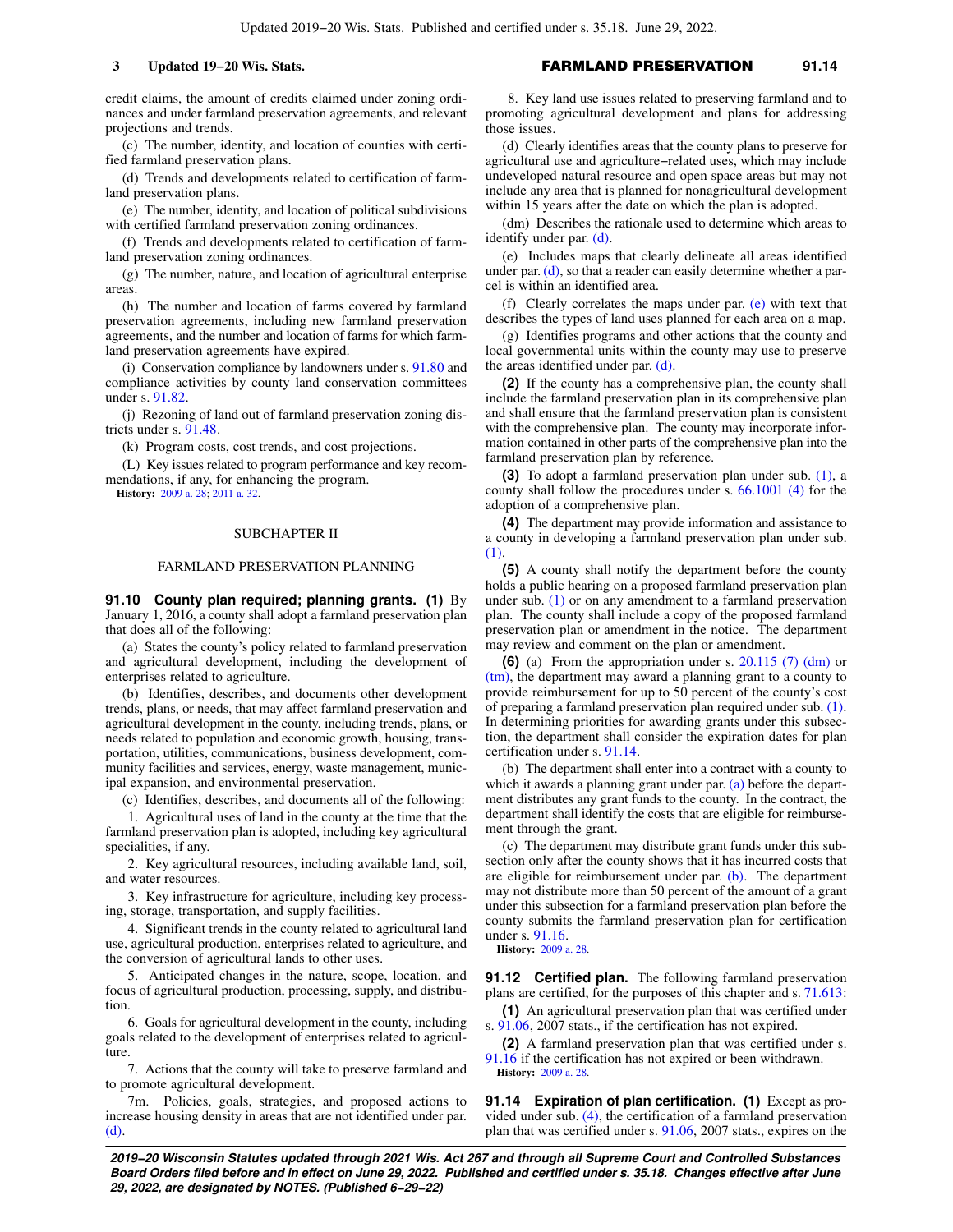## **91.14** FARMLAND PRESERVATION **Updated 19−20 Wis. Stats. 4**

date provided in the certification or, if the certification does not provide an expiration date, on the following date:

(a) December 31, 2011, for a county with an increase in population density of more than 9 persons per square mile.

(b) December 31, 2012, for a county with an increase in population density of more than 3.75 but not more than 9 persons per square mile.

(c) December 31, 2013, for a county with an increase in population density of more than 1.75 but not more than 3.75 persons per square mile.

(d) December 31, 2014, for a county with an increase in population density of more than 0.8 but not more than 1.75 persons per square mile.

(e) December 31, 2015, for a county with an increase in population density of not more than 0.8 person per square mile.

**(2)** The certification of a farmland preservation plan that the department certifies under s. [91.16](https://docs.legis.wisconsin.gov/document/statutes/91.16) expires on the date specified under s. [91.16 \(2\).](https://docs.legis.wisconsin.gov/document/statutes/91.16(2))

**(3)** For the purposes of sub. [\(1\),](https://docs.legis.wisconsin.gov/document/statutes/91.14(1)) a county's increase in population density is the number by which the county's population per square mile based on the department of administration's 2007 population estimate under s. [16.96](https://docs.legis.wisconsin.gov/document/statutes/16.96) exceeds the county's population per square mile based on the 2000 federal census.

**(4)** The secretary of agriculture, trade and consumer protection may delay the date for the expiration of a county's farmland preservation plan for up to 2 years beyond the date under sub. [\(1\)](https://docs.legis.wisconsin.gov/document/statutes/91.14(1)) upon a written request from the county demonstrating to the secretary's satisfaction that a delay would allow the county to concurrently develop a farmland preservation plan and a comprehensive plan or an update to a comprehensive plan.

**History:** [2009 a. 28.](https://docs.legis.wisconsin.gov/document/acts/2009/28)

**91.16 Certification of plan by the department. (1)** GEN-ERAL. The department may certify a farmland preservation plan or an amendment to a farmland preservation plan as provided in this section.

**(2)** CERTIFICATION PERIOD. (a) The department may certify a farmland preservation plan for a period that does not exceed 10 years. The department shall specify the expiration date of the certification of the farmland preservation plan in the certification.

(b) The certification of an amendment to a certified farmland preservation plan expires on the date that the certification of the farmland preservation plan expires, except that the department may treat a comprehensive revision of a certified farmland preservation plan as a new farmland preservation plan and shall specify an expiration date for the certification of the revised farmland preservation plan as provided in par. [\(a\).](https://docs.legis.wisconsin.gov/document/statutes/91.16(2)(a))

**(3)** SCOPE OF DEPARTMENT REVIEW. (a) The department may certify a county's farmland preservation plan or an amendment to the farmland preservation plan based on the county's certification under s. [91.20 \(3\),](https://docs.legis.wisconsin.gov/document/statutes/91.20(3)) without conducting any additional review or audit.

(b) The department may do any of the following before it certifies a county's farmland preservation plan or amendment:

1. Review the farmland preservation plan or amendment for compliance with s. [91.18.](https://docs.legis.wisconsin.gov/document/statutes/91.18)

2. Review and independently verify the application for certification, including the statement under s. [91.20 \(3\).](https://docs.legis.wisconsin.gov/document/statutes/91.20(3))

**(4)** DENIAL OF CERTIFICATION. The department shall deny a county's application for certification of a farmland preservation plan or amendment if the department finds any of the following:

(a) That the farmland preservation plan or amendment does not comply with the requirements in s. [91.18](https://docs.legis.wisconsin.gov/document/statutes/91.18).

(b) That the application for certification does not comply with s. [91.20](https://docs.legis.wisconsin.gov/document/statutes/91.20).

**(5)** WRITTEN DECISION; DEADLINE. The department shall grant or deny an application for certification under this section no more than 90 days after the day on which the county submits a complete application, unless the county agrees to an extension. The department shall issue its decision in the form required by s. [227.47 \(1\).](https://docs.legis.wisconsin.gov/document/statutes/227.47(1))

**(6)** CONDITIONAL CERTIFICATION. The department may grant an application for certification under this section subject to conditions specified by the department in its decision under sub. [\(5\).](https://docs.legis.wisconsin.gov/document/statutes/91.16(5)) The department may certify a farmland preservation plan or amendment contingent upon the county board adopting the farmland preservation plan or amendment as certified.

**(7)** EFFECTIVE DATE OF CERTIFICATION. A certification under this section takes effect on the day on which the department issues its decision, except that if the department specifies conditions under sub.  $(6)$ , the certification takes effect on the day on which the department determines that the county has met the conditions.

**(8)** EFFECTIVENESS OF PLAN AMENDMENTS. For purposes of this chapter and s. [71.613,](https://docs.legis.wisconsin.gov/document/statutes/71.613) a certified farmland preservation plan does not include an amendment adopted after July 1, 2009, unless the department certifies the amendment.

**(9)** WITHDRAWAL OF CERTIFICATION. The department may withdraw a certification that it granted under sub. [\(3\) \(a\)](https://docs.legis.wisconsin.gov/document/statutes/91.16(3)(a)) if the department finds that the farmland preservation plan materially violates the requirements under s. [91.18.](https://docs.legis.wisconsin.gov/document/statutes/91.18) **History:** [2009 a. 28](https://docs.legis.wisconsin.gov/document/acts/2009/28).

**91.18 Requirements for certification of plan. (1)** A farmland preservation plan qualifies for certification under s. [91.16](https://docs.legis.wisconsin.gov/document/statutes/91.16) if it complies with all of the following:

(a) The requirements in s.  $91.10(1)$  and  $(2)$ .

(b) Any other requirements that the department specifies by rule.

**(2)** An amendment to a farmland preservation plan qualifies for certification under s. [91.16](https://docs.legis.wisconsin.gov/document/statutes/91.16) if it complies with all of the require-ments in sub. [\(1\)](https://docs.legis.wisconsin.gov/document/statutes/91.18(1)) that are relevant to the amendment and it does not cause the farmland preservation plan to violate any of the requirements in sub.  $(1)$ . **History:** [2009 a. 28](https://docs.legis.wisconsin.gov/document/acts/2009/28).

**91.20 Applying for certification of plan.** A county seeking certification of a farmland preservation plan or amendment to a farmland preservation plan shall submit all of the following to the department in writing, along with any other relevant information that the county chooses to provide:

**(1)** The proposed farmland preservation plan or amendment.

**(2)** All of the following background information:

(a) A concise summary of the farmland preservation plan or amendment, including key changes from any previously certified farmland preservation plan.

(b) A concise summary of the process by which the farmland preservation plan or amendment was developed, including public hearings, notice to and involvement of other governmental units within the county, approval by the county, and identification of any key unresolved issues between the county and other governmental units within the county related to the farmland preservation plan or amendment.

(c) The relationship of the farmland preservation plan or amendment to any county comprehensive plan.

**(3)** A statement, signed by the county corporation counsel and the county planning director or chief elected official, certifying that the farmland preservation plan or amendment complies with all of the requirements in s. [91.18.](https://docs.legis.wisconsin.gov/document/statutes/91.18)

**(4)** Other relevant information that the department requires by rule.

**History:** [2009 a. 28](https://docs.legis.wisconsin.gov/document/acts/2009/28).

### SUBCHAPTER III

## FARMLAND PRESERVATION ZONING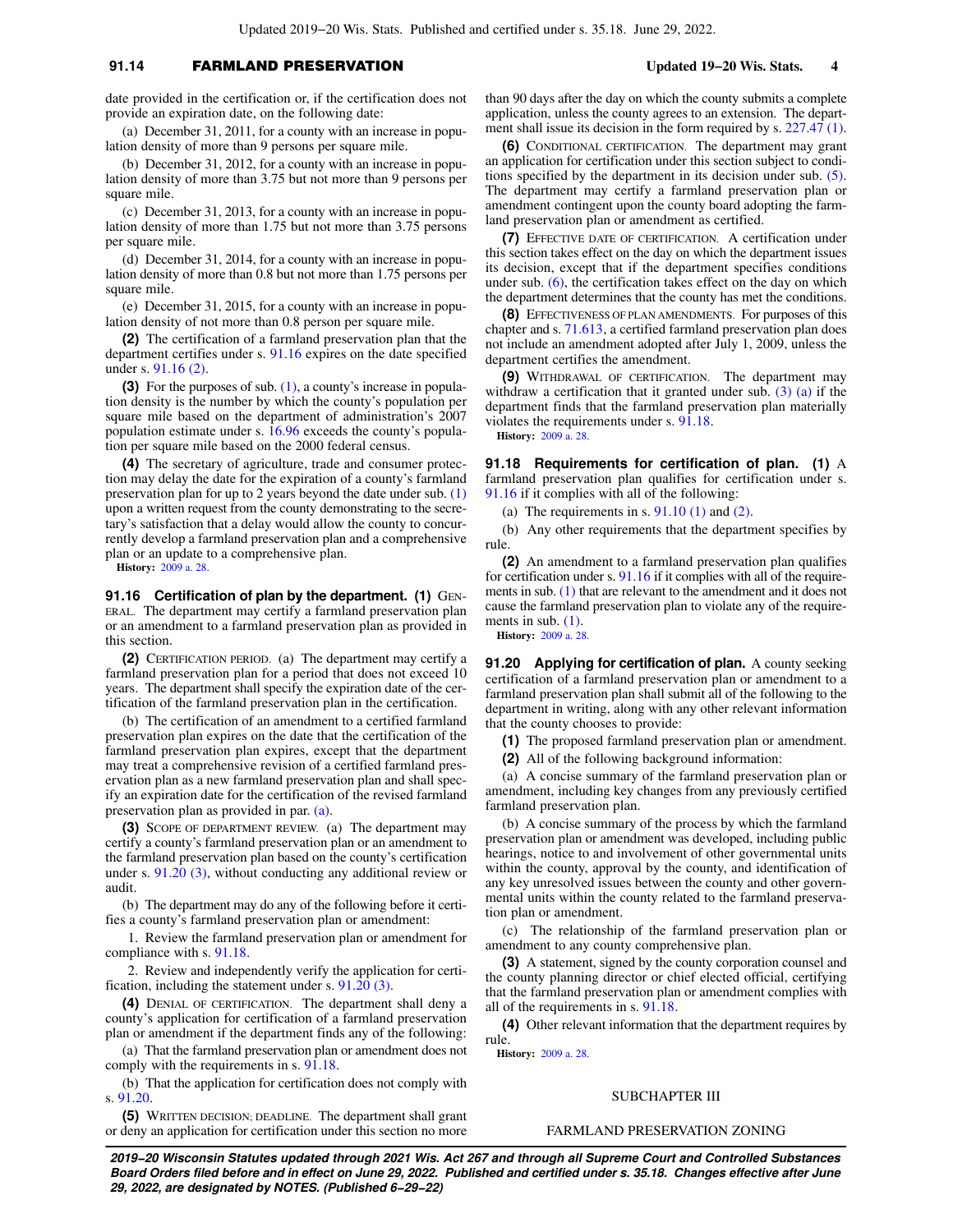**91.30 Authority to adopt.** A political subdivision may adopt and administer a farmland preservation zoning ordinance in accordance with s. [59.69,](https://docs.legis.wisconsin.gov/document/statutes/59.69) [60.61](https://docs.legis.wisconsin.gov/document/statutes/60.61), [60.62](https://docs.legis.wisconsin.gov/document/statutes/60.62), or [62.23](https://docs.legis.wisconsin.gov/document/statutes/62.23). **History:** [2009 a. 28.](https://docs.legis.wisconsin.gov/document/acts/2009/28)

**91.32 Certified ordinance.** The following zoning ordinances are certified, for the purposes of this chapter and s. [71.613:](https://docs.legis.wisconsin.gov/document/statutes/71.613)

**(1)** An exclusive agricultural use zoning ordinance that was certified under s. [91.06,](https://docs.legis.wisconsin.gov/document/statutes/2007/91.06) 2007 stats., if the certification has not expired or been withdrawn.

**(2)** A farmland preservation zoning ordinance that was certified under s. [91.36](https://docs.legis.wisconsin.gov/document/statutes/91.36) if the certification has not expired or been withdrawn.

**History:** [2009 a. 28.](https://docs.legis.wisconsin.gov/document/acts/2009/28)

**91.34 Expiration of zoning certification. (1)** Except as provided under sub. [\(4\)](https://docs.legis.wisconsin.gov/document/statutes/91.34(4)), the certification of a farmland preservation zoning ordinance that was certified under s. [91.06,](https://docs.legis.wisconsin.gov/document/statutes/2007/91.06) 2007 stats., expires on the date provided in the certification or, if the certification does not provide an expiration date, on the following date:

(a) December 31, 2012, for a county with an increase in population density of more than 9 persons per square mile or a city, village, or town in such a county.

(b) December 31, 2013, for a county with an increase in population density of more than 3.75 but not more than 9 persons per square mile or a city, village, or town in such a county.

(c) December 31, 2014, for a county with an increase in population density of more than 1.75 but not more than 3.75 persons per square mile or a city, village, or town in such a county.

(d) December 31, 2015, for a county with an increase in population density of more than 0.8 but not more than 1.75 persons per square mile or a city, village, or town in such a county.

(e) December 31, 2016, for a county with an increase in population density of not more than 0.8 person per square mile or a city, village, or town in such a county.

**(2)** The certification of a farmland preservation zoning ordinance that the department certifies under s. [91.36](https://docs.legis.wisconsin.gov/document/statutes/91.36) expires on the date specified under s. [91.36 \(2\)](https://docs.legis.wisconsin.gov/document/statutes/91.36(2)).

**(3)** For the purposes of sub. [\(1\),](https://docs.legis.wisconsin.gov/document/statutes/91.34(1)) a county's increase in population density is the number by which the county's population per square mile based on the department of administration's 2007 population estimate under s. [16.96](https://docs.legis.wisconsin.gov/document/statutes/16.96) exceeds the county's population per square mile based on the 2000 federal census.

**(4)** The secretary of agriculture, trade and consumer protection may delay the date for the expiration of a political subdivision's farmland preservation zoning ordinance for up to 2 years beyond the date under sub.  $(1)$  upon a written request from the political subdivision demonstrating to the secretary's satisfaction that a delay would allow the political subdivision to concurrently develop a farmland preservation zoning ordinance and a comprehensive plan or an update to a comprehensive plan.

**History:** [2009 a. 28.](https://docs.legis.wisconsin.gov/document/acts/2009/28)

**91.36 Certification of zoning ordinance by the department. (1)** GENERAL. The department may certify a farmland preservation zoning ordinance or an amendment to a farmland preservation zoning ordinance as provided in this section.

**(2)** CERTIFICATION PERIOD. (a) The department may certify a farmland preservation zoning ordinance for a period that does not exceed 10 years. The department shall specify the expiration date of the certification of the farmland preservation zoning ordinance in the certification.

(b) The certification of an amendment to a certified farmland preservation zoning ordinance expires on the date that the certification of the farmland preservation zoning ordinance expires, except that the department may treat a comprehensive revision of a certified farmland preservation zoning ordinance as a new farmland preservation zoning ordinance and specify an expiration date for the certification of the revised farmland preservation zoning ordinance as provided in par. [\(a\)](https://docs.legis.wisconsin.gov/document/statutes/91.36(2)(a)).

**(3)** SCOPE OF DEPARTMENT REVIEW. (a) The department may certify a farmland preservation zoning ordinance or amendment to a farmland preservation zoning ordinance based on statements submitted under s.  $91.40(3)$  and  $(4)$ , without conducting any additional review or audit.

(b) The department may do any of the following before it certifies a farmland preservation zoning ordinance or amendment:

1. Review the farmland preservation zoning ordinance or amendment for compliance with the requirements under s. [91.38.](https://docs.legis.wisconsin.gov/document/statutes/91.38)

2. Review and independently verify the application for certification, including the statements under s. [91.40 \(3\)](https://docs.legis.wisconsin.gov/document/statutes/91.40(3)) and [\(4\).](https://docs.legis.wisconsin.gov/document/statutes/91.40(4))

**(4)** DENIAL OF CERTIFICATION. The department shall deny an application for certification of a farmland preservation zoning ordinance or amendment if the department finds any of the following:

(a) That the farmland preservation zoning ordinance or amendment does not comply with the requirements in s. [91.38.](https://docs.legis.wisconsin.gov/document/statutes/91.38)

(b) That the application for certification does not comply with s. [91.40](https://docs.legis.wisconsin.gov/document/statutes/91.40).

**(5)** WRITTEN DECISION; DEADLINE. The department shall grant or deny an application for certification under this section no more than 90 days after the day on which the political subdivision submits a complete application, unless the political subdivision agrees to an extension. The department shall issue its decision in the form required by s.  $227.47(1)$ .

**(6)** CONDITIONAL CERTIFICATION. The department may grant an application for certification under this section subject to conditions specified by the department in its decision under sub. [\(5\).](https://docs.legis.wisconsin.gov/document/statutes/91.36(5)) The department may certify a farmland preservation zoning ordinance or amendment contingent upon the political subdivision adopting the farmland preservation zoning ordinance or amendment as certified.

**(7)** EFFECTIVE DATE OF CERTIFICATION. A certification under this section takes effect on the day on which the department issues the certification, except that if the department specifies conditions under sub. [\(6\),](https://docs.legis.wisconsin.gov/document/statutes/91.36(6)) the certification takes effect on the day on which the department determines that the political subdivision has met the conditions.

**(8)** AMENDMENTS TO ORDINANCES; CERTIFICATION. (a) Except as provided in par. [\(b\),](https://docs.legis.wisconsin.gov/document/statutes/91.36(8)(b)) an amendment to a certified farmland preservation zoning ordinance is automatically considered to be certified as part of the certified farmland preservation zoning ordinance.

(b) An amendment to a certified farmland preservation zoning ordinance that is one of the following and that is adopted after July 1, 2009, is not automatically considered to be certified:

1. An amendment that is a comprehensive revision of a certified farmland preservation zoning ordinance.

2. An amendment that extends coverage of a certified farmland preservation zoning ordinance to a town that was not previously covered.

3. An amendment of a type specified by the department by rule that may materially affect compliance of the certified farmland preservation zoning ordinance with the requirements under s. [91.38](https://docs.legis.wisconsin.gov/document/statutes/91.38).

(c) The department may withdraw certification of a farmland preservation zoning ordinance if, as a result of an amendment adopted after July 1, 2009, the amended farmland preservation zoning ordinance fails to comply with the requirements under s. [91.38](https://docs.legis.wisconsin.gov/document/statutes/91.38). This paragraph applies regardless of whether the farmland preservation zoning ordinance was originally certified under s. [91.06](https://docs.legis.wisconsin.gov/document/statutes/2007/91.06), 2007 stats., or under this section.

(d) A political subdivision shall notify the department in writing whenever the political subdivision adopts an amendment that is described in par. [\(b\) 1.](https://docs.legis.wisconsin.gov/document/statutes/91.36(8)(b)1.) to [3.](https://docs.legis.wisconsin.gov/document/statutes/91.36(8)(b)3.) to a certified farmland preservation zoning ordinance. The political subdivision shall include a copy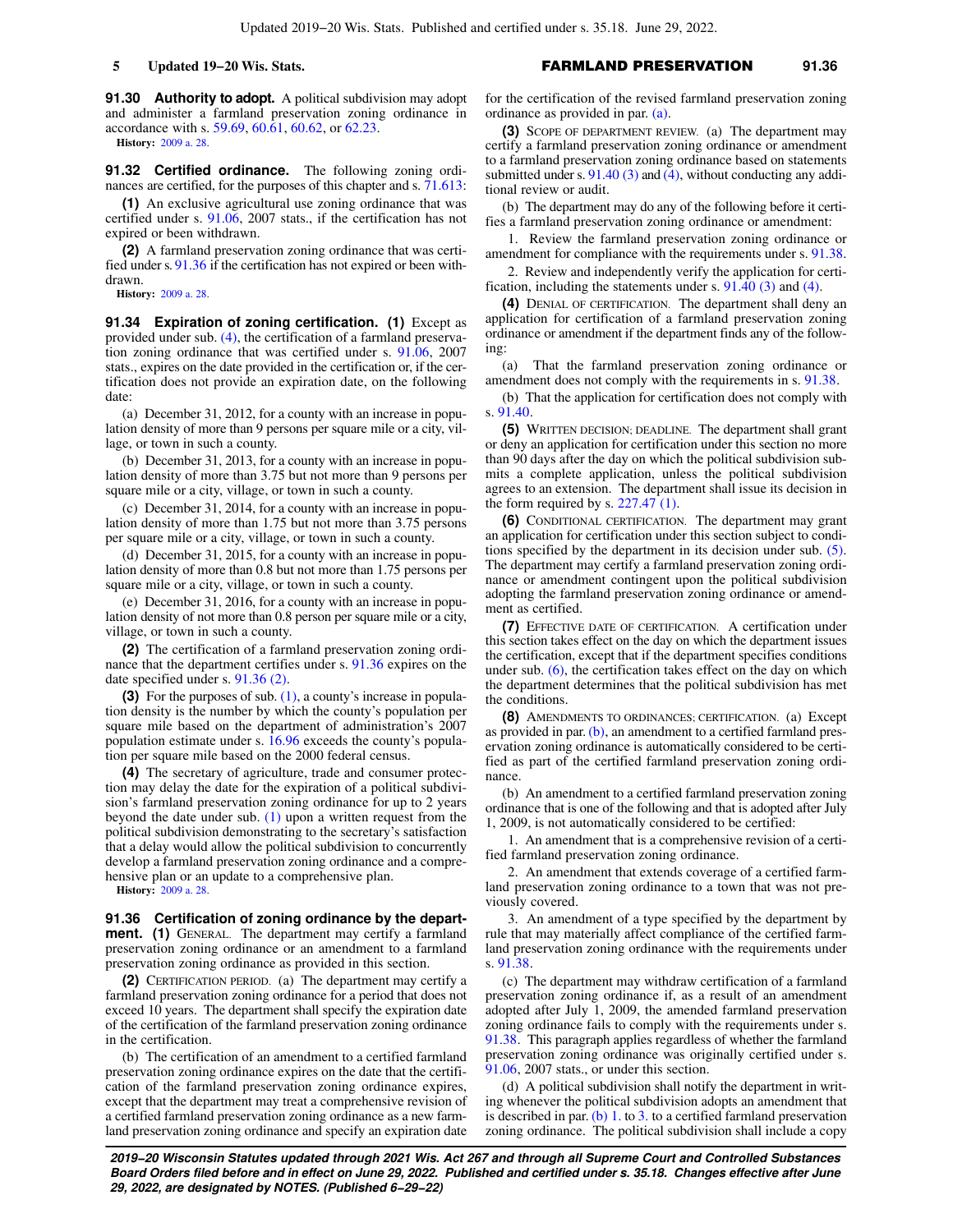# **91.36** FARMLAND PRESERVATION **Updated 19−20 Wis. Stats. 6**

of the amendment in the notice. This paragraph does not apply to an amendment that rezones land out of a farmland preservation zoning district.

**History:** [2009 a. 28.](https://docs.legis.wisconsin.gov/document/acts/2009/28)

**91.38 Requirements for certification of ordinance. (1)** A farmland preservation zoning ordinance does not qualify for certification under s. [91.36](https://docs.legis.wisconsin.gov/document/statutes/91.36) unless all of the following apply:

(a) The farmland preservation zoning ordinance includes jurisdictional, organizational, and enforcement provisions that are necessary for proper administration.

(c) The farmland preservation zoning ordinance clearly designates farmland preservation zoning districts in which land uses are limited in compliance with s. [91.42.](https://docs.legis.wisconsin.gov/document/statutes/91.42)

(d) The farmland preservation zoning ordinance includes maps that clearly delineate each farmland preservation zoning district, so that a reader can easily determine whether a parcel is within a farmland preservation zoning district; that are correlated to the text under par.  $(e)$ ; and that comply with technical specifications that the department establishes by rule.

(e) The text of the farmland preservation zoning ordinance clearly describes the types of land uses authorized in each farmland preservation zoning district.

(f) The farmland preservation zoning ordinance is substantially consistent with a certified farmland preservation plan.

(g) Except as provided by the department by rule, land is not included in a farmland preservation zoning district unless the land is included in a farmland preservation area identified in the county certified farmland preservation plan.

(h) If an overlay district, such as an environmental corridor, is superimposed on a farmland preservation zoning district, all of the following apply:

1. The farmland preservation zoning ordinance clearly identifies the overlay district as such.

2. The overlay district is shown on the maps under par. [\(d\)](https://docs.legis.wisconsin.gov/document/statutes/91.38(1)(d)) in a way that allows a reader to easily identify the underlying farmland preservation zoning district and its boundaries.

3. The overlay district does not remove land use restrictions from the underlying farmland preservation zoning district.

(i) The farmland preservation zoning ordinance complies with any other requirements that the department specifies by rule.

**(2)** An amendment to a farmland preservation zoning ordinance qualifies for certification under s. [91.36](https://docs.legis.wisconsin.gov/document/statutes/91.36) if it complies with all of the requirements in sub.  $(1)$  that are relevant to the amendment and it does not cause the farmland preservation zoning ordinance to violate any of the requirements in sub. [\(1\)](https://docs.legis.wisconsin.gov/document/statutes/91.38(1)).

**(3)** The limits on land uses in farmland preservation districts under s. [91.42](https://docs.legis.wisconsin.gov/document/statutes/91.42) are minimum standards for certification of a farmland preservation zoning ordinance under s. [91.36.](https://docs.legis.wisconsin.gov/document/statutes/91.36)

**History:** [2009 a. 28.](https://docs.legis.wisconsin.gov/document/acts/2009/28)

**91.40 Applying for certification of ordinance.** A political subdivision seeking certification of a farmland preservation zoning ordinance or amendment to a farmland preservation zoning ordinance shall submit all of the following to the department in writing, along with any other relevant information that the political subdivision chooses to provide:

**(1)** The complete farmland preservation zoning ordinance or amendment proposed for certification.

**(2)** All of the following background information:

(a) A concise summary of the farmland preservation zoning ordinance or amendment, including key changes from any previously certified farmland preservation zoning ordinance.

(b) A concise summary of the process by which the farmland preservation zoning ordinance or amendment was developed, including public hearings, notice to and involvement of other governmental units, approval by the political subdivision, and identification of any key unresolved issues with other governmental units related to the farmland preservation zoning ordinance or amendment.

(c) A description of the relationship of the farmland preservation zoning ordinance or amendment to the county certified farmland preservation plan, including any material inconsistencies between the farmland preservation zoning ordinance or amendment and the county certified farmland preservation plan.

**(3)** A statement, signed by the county planning director or the chief elected official, certifying that the farmland preservation zoning ordinance or amendment complies with s. [91.38 \(1\) \(f\)](https://docs.legis.wisconsin.gov/document/statutes/91.38(1)(f)) and [\(g\).](https://docs.legis.wisconsin.gov/document/statutes/91.38(1)(g))

**(4)** A statement, signed by the applicant's attorney or chief elected official, certifying that the farmland preservation zoning ordinance or amendment complies with all applicable requirements in s. [91.38.](https://docs.legis.wisconsin.gov/document/statutes/91.38)

**(5)** Other relevant information that the department requires by rule.

**History:** [2009 a. 28](https://docs.legis.wisconsin.gov/document/acts/2009/28); [2011 a. 258](https://docs.legis.wisconsin.gov/document/acts/2011/258).

**91.42 Land use in farmland preservation zoning districts; general.** A farmland preservation zoning ordinance does not qualify for certification under s. [91.36,](https://docs.legis.wisconsin.gov/document/statutes/91.36) if the farmland preservation zoning ordinance allows a land use in a farmland preservation zoning district other than the following land uses:

**(1)** Uses identified as permitted uses in s. [91.44](https://docs.legis.wisconsin.gov/document/statutes/91.44).

**(2)** Uses identified as conditional uses in s. [91.46](https://docs.legis.wisconsin.gov/document/statutes/91.46).

**(3)** Prior nonconforming uses, subject to s. [59.69 \(10\)](https://docs.legis.wisconsin.gov/document/statutes/59.69(10)), [60.61](https://docs.legis.wisconsin.gov/document/statutes/60.61(5)) [\(5\),](https://docs.legis.wisconsin.gov/document/statutes/60.61(5)) or [62.23 \(7\) \(h\).](https://docs.legis.wisconsin.gov/document/statutes/62.23(7)(h))

**(4)** Other uses allowed by the department by rule. **History:** [2009 a. 28](https://docs.legis.wisconsin.gov/document/acts/2009/28).

**91.44 Permitted uses. (1)** Except as provided in s. [84.01](https://docs.legis.wisconsin.gov/document/statutes/84.01(34)) [\(34\)](https://docs.legis.wisconsin.gov/document/statutes/84.01(34)), a farmland preservation zoning ordinance does not comply with s. [91.42](https://docs.legis.wisconsin.gov/document/statutes/91.42) if the farmland preservation zoning ordinance allows as a permitted use in a farmland preservation zoning district a land use other than the following land uses:

(a) Agricultural uses.

(b) Accessory uses.

(c) Agriculture−related uses.

(d) Nonfarm residences constructed in a rural residential cluster in accordance with an approval of the cluster as a conditional use under s. [91.46 \(1\) \(e\).](https://docs.legis.wisconsin.gov/document/statutes/91.46(1)(e))

(e) Undeveloped natural resource and open space areas.

(f) A transportation, utility, communication, or other use that is required under state or federal law to be located in a specific place or that is authorized to be located in a specific place under a state or federal law that preempts the requirement of a conditional use permit for that use.

(g) Other uses identified by the department by rule.

**(2)** The department may promulgate rules imposing additional limits on the permitted uses that may be allowed in a farmland preservation zoning district in order for a farmland preservation zoning ordinance to comply with s. [91.42.](https://docs.legis.wisconsin.gov/document/statutes/91.42) **History:** [2009 a. 28](https://docs.legis.wisconsin.gov/document/acts/2009/28).

**91.46 Conditional uses. (1)** GENERAL. Except as provided in s. [84.01 \(34\)](https://docs.legis.wisconsin.gov/document/statutes/84.01(34)), a farmland preservation zoning ordinance does not comply with s. [91.42](https://docs.legis.wisconsin.gov/document/statutes/91.42) if the farmland preservation zoning ordinance allows as a conditional use in a farmland preservation zoning district a land use other than the following land uses:

- (a) Agricultural uses.
- (b) Accessory uses.
- (c) Agriculture−related uses.

(d) Nonfarm residences that qualify under sub. [\(2\)](https://docs.legis.wisconsin.gov/document/statutes/91.46(2)) or that meet more restrictive standards in the farmland preservation zoning ordinance.

(e) Nonfarm residential clusters that qualify under sub. [\(3\)](https://docs.legis.wisconsin.gov/document/statutes/91.46(3)) or that meet more restrictive standards in the farmland preservation zoning ordinance.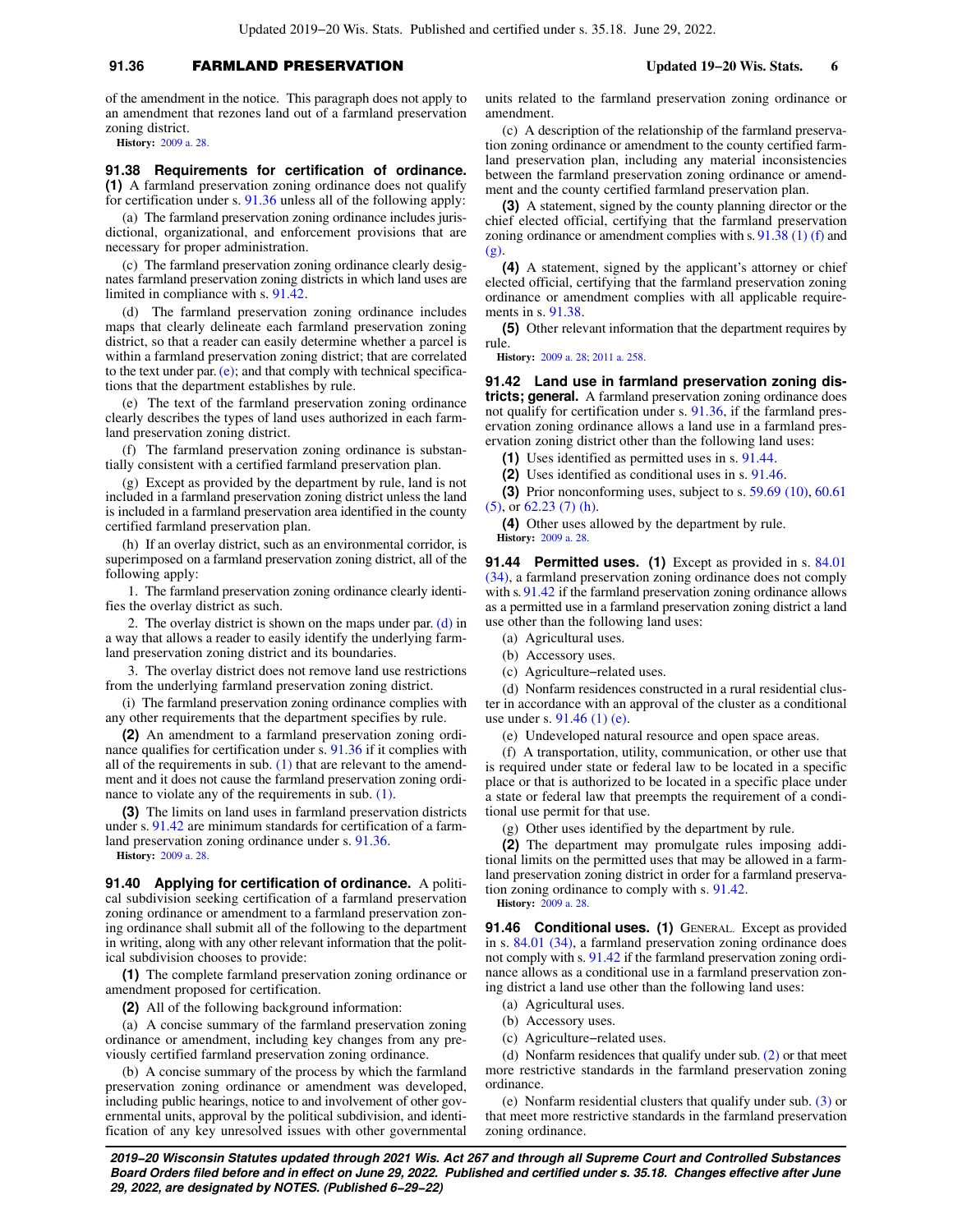(f) Transportation, communications, pipeline, electric transmission, utility, or drainage uses that qualify under sub. [\(4\)](https://docs.legis.wisconsin.gov/document/statutes/91.46(4)).

(g) Governmental, institutional, religious, or nonprofit community uses, other than uses covered by par.  $(f)$ , that qualify under sub. [\(5\)](https://docs.legis.wisconsin.gov/document/statutes/91.46(5)).

(h) Nonmetallic mineral extraction that qualifies under sub. [\(6\)](https://docs.legis.wisconsin.gov/document/statutes/91.46(6)).

(i) Oil and gas exploration or production that is licensed by the department of natural resources under subch. [II of ch. 295.](https://docs.legis.wisconsin.gov/document/statutes/subch.%20II%20of%20ch.%20295)

(j) Other uses allowed by the department by rule.

**(1m)** ADDITIONAL LIMITATIONS. The department may promulgate rules imposing additional limits on the conditional uses that may be allowed in a farmland preservation zoning district in order for a farmland preservation zoning ordinance to comply with s. [91.42](https://docs.legis.wisconsin.gov/document/statutes/91.42).

**(2)** NONFARM RESIDENCES. A proposed new nonfarm residence or a proposal to convert a farm residence to a nonfarm residence through a change in occupancy qualifies for the purposes of sub.  $(1)$   $(d)$  if the political subdivision determines that all of the following apply:

(a) The ratio of nonfarm residential acreage to farm acreage on the base farm tract on which the residence is or will be located will not be greater than 1 to 20 after the residence is constructed or converted to a nonfarm residence.

(b) There will not be more than 4 dwelling units in nonfarm residences, nor, for a new nonfarm residence, more than 5 dwelling units in residences of any kind, on the base farm tract after the residence is constructed or converted to a nonfarm residence.

(c) The location and size of the proposed nonfarm residential parcel, and, for a new nonfarm residence, the location of the nonfarm residence on that nonfarm residential parcel, will not do any of the following:

1. Convert prime farmland from agricultural use or convert land previously used as cropland, other than a woodlot, from agricultural use if on the farm there is a reasonable alternative location or size for a nonfarm residential parcel or nonfarm residence.

2. Significantly impair or limit the current or future agricultural use of other protected farmland.

**(3)** NONFARM RESIDENTIAL CLUSTER. A political subdivision may issue one conditional use permit that covers more than one nonfarm residence in a qualifying nonfarm residential cluster. A nonfarm residential cluster qualifies for the purposes of sub. [\(1\)](https://docs.legis.wisconsin.gov/document/statutes/91.46(1)(e)) [\(e\)](https://docs.legis.wisconsin.gov/document/statutes/91.46(1)(e)) if all of the following apply:

(a) The parcels on which the nonfarm residences would be located are contiguous.

(b) The political subdivision imposes legal restrictions on the construction of the nonfarm residences so that if all of the nonfarm residences were constructed, each would satisfy the requirements under sub. [\(2\)](https://docs.legis.wisconsin.gov/document/statutes/91.46(2)).

**(4)** TRANSPORTATION, COMMUNICATIONS, PIPELINE, ELECTRIC TRANSMISSION, UTILITY, OR DRAINAGE USE. A transportation, communications, pipeline, electric transmission, utility, or drainage use qualifies for the purposes of sub.  $(1)$  (f) if the political subdivision determines that all of the following apply:

(a) The use and its location in the farmland preservation zoning district are consistent with the purposes of the farmland preservation zoning district.

(b) The use and its location in the farmland preservation zoning district are reasonable and appropriate, considering alternative locations, or are specifically approved under state or federal law.

(c) The use is reasonably designed to minimize conversion of land, at and around the site of the use, from agricultural use or open space use.

(d) The use does not substantially impair or limit the current or future agricultural use of surrounding parcels of land that are zoned for or legally restricted to agricultural use.

(e) Construction damage to land remaining in agricultural use is minimized and repaired, to the extent feasible.

**(5)** GOVERNMENTAL, INSTITUTIONAL, RELIGIOUS, OR NONPROFIT COMMUNITY USE. A governmental, institutional, religious, or nonprofit community use qualifies for the purposes of sub. [\(1\) \(g\)](https://docs.legis.wisconsin.gov/document/statutes/91.46(1)(g)) if the political subdivision determines that all of the following apply:

(a) The use and its location in the farmland preservation zoning district are consistent with the purposes of the farmland preservation zoning district.

(b) The use and its location in the farmland preservation zoning district are reasonable and appropriate, considering alternative locations, or are specifically approved under state or federal law.

(c) The use is reasonably designed to minimize the conversion of land, at and around the site of the use, from agricultural use or open space use.

(d) The use does not substantially impair or limit the current or future agricultural use of surrounding parcels of land that are zoned for or legally restricted to agricultural use.

(e) Construction damage to land remaining in agricultural use is minimized and repaired, to the extent feasible.

**(6)** NONMETALLIC MINERAL EXTRACTION. Nonmetallic mineral extraction qualifies for the purposes of sub. [\(1\) \(h\)](https://docs.legis.wisconsin.gov/document/statutes/91.46(1)(h)) if the political subdivision determines that all of the following apply:

(a) The operation complies with subch. [I of ch. 295](https://docs.legis.wisconsin.gov/document/statutes/subch.%20I%20of%20ch.%20295) and rules promulgated under that subchapter, with applicable provisions of the local ordinance under s. [295.13](https://docs.legis.wisconsin.gov/document/statutes/295.13) or [295.14,](https://docs.legis.wisconsin.gov/document/statutes/295.14) and with any applicable requirements of the department of transportation concerning the restoration of nonmetallic mining sites.

(b) The operation and its location in the farmland preservation zoning district are consistent with the purposes of the farmland preservation zoning district.

(c) The operation and its location in the farmland preservation zoning district are reasonable and appropriate, considering alternative locations outside the farmland preservation zoning district, or are specifically approved under state or federal law.

(d) The operation is reasonably designed to minimize the conversion of land around the extraction site from agricultural use or open space use.

(e) The operation does not substantially impair or limit the current or future agricultural use of surrounding parcels of land that are zoned for or legally restricted to agricultural use.

(f) The farmland preservation zoning ordinance requires the owner to restore the land to agricultural use, consistent with any required locally approved reclamation plan, when extraction is completed.

**History:** [2009 a. 28](https://docs.legis.wisconsin.gov/document/acts/2009/28).

**91.48 Rezoning of land out of a farmland preservation zoning district.** (1) A political subdivision with a certified farmland preservation zoning ordinance may rezone land out of a farmland preservation zoning district without having the rezoning certified under s. [91.36](https://docs.legis.wisconsin.gov/document/statutes/91.36), if the political subdivision finds all of the following, after public hearing:

(a) The land is better suited for a use not allowed in the farmland preservation zoning district.

(b) The rezoning is consistent with any applicable comprehensive plan.

(c) The rezoning is substantially consistent with the county certified farmland preservation plan.

(d) The rezoning will not substantially impair or limit current or future agricultural use of surrounding parcels of land that are zoned for or legally restricted to agricultural use.

**(2)** A political subdivision shall by March 1 of each year provide to the department a report of the number of acres that the political subdivision has rezoned out of a farmland preservation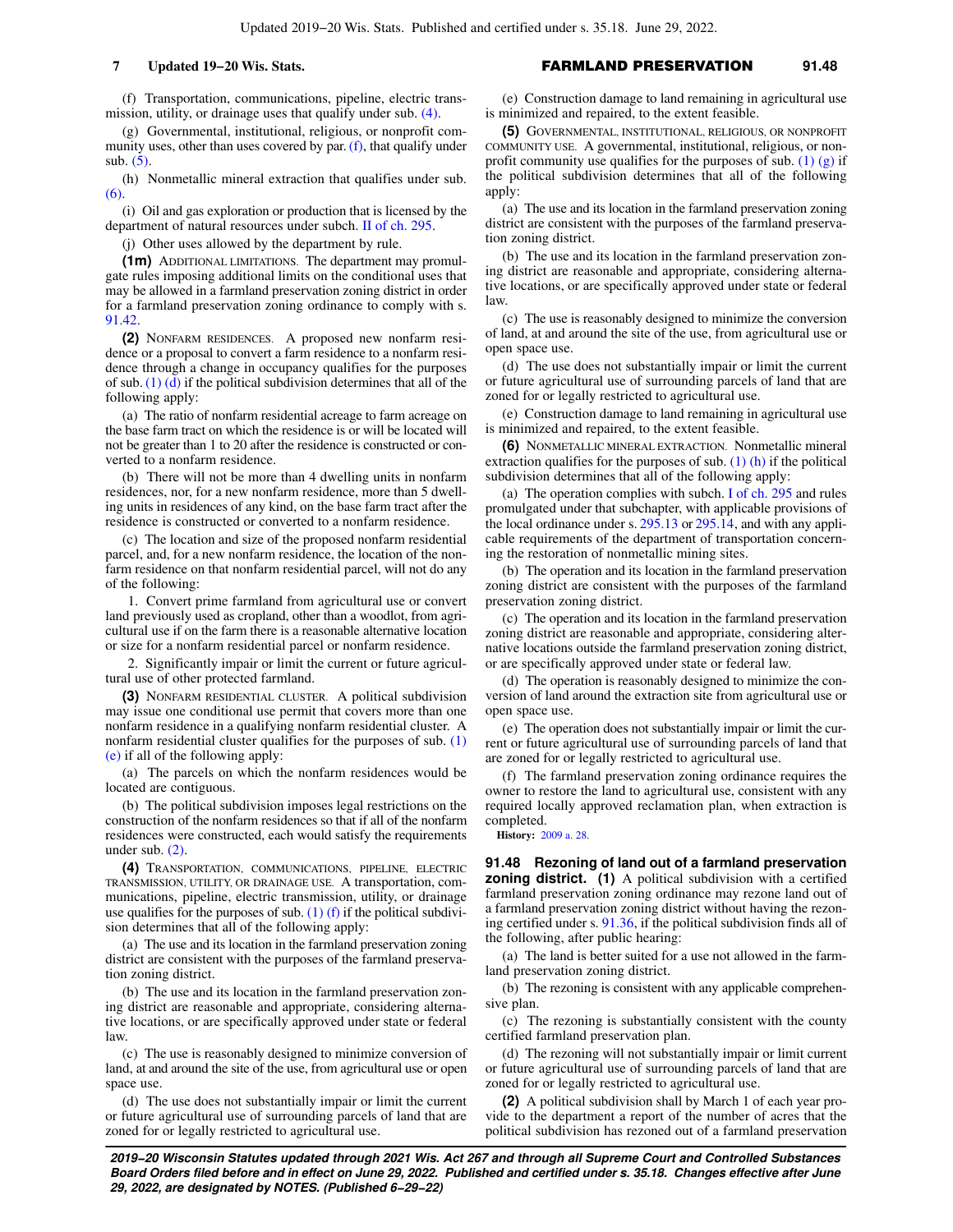## **91.48** FARMLAND PRESERVATION **Updated 19−20 Wis. Stats. 8**

zoning district under sub. [\(1\)](https://docs.legis.wisconsin.gov/document/statutes/91.48(1)) during the previous year and a map that clearly shows the location of those acres.

**(3)** A political subdivision that is not a county shall by March 1 of each year submit a copy of the information that it reports to the department under sub.  $(2)$  to the county in which the political subdivision is located.

**(4)** If a political subdivision fails to comply with sub. [\(2\),](https://docs.legis.wisconsin.gov/document/statutes/91.48(2)) the department may withdraw the certification granted under s. [91.06,](https://docs.legis.wisconsin.gov/document/statutes/2007/91.06) 2007 stats., or under s. [91.36](https://docs.legis.wisconsin.gov/document/statutes/91.36) for the political subdivision's farmland preservation zoning ordinance.

**History:** [2009 a. 28;](https://docs.legis.wisconsin.gov/document/acts/2009/28) [2011 a. 32;](https://docs.legis.wisconsin.gov/document/acts/2011/32) [2011 a. 257](https://docs.legis.wisconsin.gov/document/acts/2011/257) s. [56](https://docs.legis.wisconsin.gov/document/acts/2011/257,%20s.%2056).

**91.50 Exemption from special assessments. (1)** Except as provided in sub. [\(3\)](https://docs.legis.wisconsin.gov/document/statutes/91.50(3)), no political subdivision, special purpose district, or other local governmental entity may levy a special assessment for sanitary sewers or water against land in agricultural use, if the land is located in a farmland preservation zoning district.

**(2)** A political subdivision, special purpose district, or other local governmental entity may deny the use of improvements for which the special assessment is levied to land that is exempt from the assessment under sub. [\(1\)](https://docs.legis.wisconsin.gov/document/statutes/91.50(1)).

**(3)** The exemption under sub. [\(1\)](https://docs.legis.wisconsin.gov/document/statutes/91.50(1)) does not apply to an assessment that an owner voluntarily pays, after the assessing authority provides notice of the exemption under sub. [\(1\).](https://docs.legis.wisconsin.gov/document/statutes/91.50(1))

**History:** [2009 a. 28.](https://docs.legis.wisconsin.gov/document/acts/2009/28)

## SUBCHAPTER IV

### FARMLAND PRESERVATION AGREEMENTS

**91.60 Farmland preservation agreements; general. (1)** AGREEMENTS AUTHORIZED. The department may enter into a farmland preservation agreement that complies with s. [91.62](https://docs.legis.wisconsin.gov/document/statutes/91.62) with the owner of land that is eligible under sub. [\(2\).](https://docs.legis.wisconsin.gov/document/statutes/91.60(2))

**(2)** ELIGIBLE LAND. Land is eligible if all of the following apply:

(a) The land is operated as part of a farm that produced at least \$6,000 in gross farm revenues during the taxable year preceding the year in which the owner applies for a farmland preservation agreement or a total of at least \$18,000 in gross farm revenues during the last 3 taxable years preceding the year in which the owner applies for a farmland preservation agreement.

(b) The land is located in a farmland preservation area identified in a certified farmland preservation plan.

(c) The land is in an agricultural enterprise area designated under s. [91.84](https://docs.legis.wisconsin.gov/document/statutes/91.84).

**(3)** PRIOR AGREEMENTS. (a) Except as provided in par. [\(c\)](https://docs.legis.wisconsin.gov/document/statutes/91.60(3)(c)) or s. [91.66,](https://docs.legis.wisconsin.gov/document/statutes/91.66) a farmland preservation agreement entered into before July 1, 2009, remains in effect for the term specified in the agreement and under the terms that were agreed upon when the agreement was last created, extended, or renewed.

(b) The department may not extend or renew a farmland preservation agreement entered into before July 1, 2009.

(c) The department and an owner of land who entered into a farmland preservation agreement before July 1, 2009, may agree to modify the farmland preservation agreement in order to allow the owner to claim the tax credit under s. [71.613](https://docs.legis.wisconsin.gov/document/statutes/71.613) rather than the tax credit for which the owner would otherwise be eligible.

**History:** [2009 a. 28.](https://docs.legis.wisconsin.gov/document/acts/2009/28)

**91.62 Farmland preservation agreements; requirements. (1)** CONTENTS. The department may not enter into a farmland preservation agreement unless the agreement does all of the following:

(a) Specifies a term of at least 15 years.

(b) Includes a correct legal description of the tract of land covered by the farmland preservation agreement.

(c) Includes provisions that restrict the tract of land to the following uses:

1. Agricultural uses and accessory uses.

2. Undeveloped natural resource and open space uses.

**(2)** FORM. The department shall specify a form for farmland preservation agreements that complies with s. [59.43 \(2m\).](https://docs.legis.wisconsin.gov/document/statutes/59.43(2m))

**(3)** EFFECTIVENESS. A farmland preservation agreement takes effect when it is signed by all owners of the land covered by the farmland preservation agreement and by the department.

**(4)** RECORDING. The department shall provide a copy of a signed farmland preservation agreement to a person designated by the signing owners and shall promptly present the signed agreement to the register of deeds for the county in which the land is located for recording.

**(5)** CHANGE OF OWNERSHIP. A farmland preservation agreement is binding on a person who purchases land during the term of a farmland preservation agreement that covers the land. **History:** [2009 a. 28](https://docs.legis.wisconsin.gov/document/acts/2009/28).

**91.64 Applying for a farmland preservation agreement. (1)** SUBMITTING AN APPLICATION. An owner who wishes to enter into a farmland preservation agreement shall submit an application signed by the owner and each person required to be identified under sub.  $(2)$  (f), on a form provided by the department, to the county clerk of the county in which the land is located.

**(2)** CONTENTS OF APPLICATION. A person submitting an application under sub. [\(1\)](https://docs.legis.wisconsin.gov/document/statutes/91.64(1)) shall include all of the following in the application:

(a) The name and address of each person who has an ownership interest in the land proposed for coverage by the agreement.

(b) The location of the land proposed for coverage, indicated by street address, global positioning system coordinates, or township, range, and section.

(c) The legal description of the land proposed for coverage.

(d) A map or aerial photograph of the land proposed for coverage, showing parcel boundaries, residences and other structures, and significant natural features.

(e) Information showing that the land proposed for coverage is eligible under s. [91.60 \(2\).](https://docs.legis.wisconsin.gov/document/statutes/91.60(2))

(f) A description of every existing mortgage, easement, and lien, other than liens on growing crops, on land proposed for coverage, including the name and address of the person holding the lien, mortgage, or easement.

(h) Any other information required by the department by rule. (i) Any fee under sub. [\(2m\).](https://docs.legis.wisconsin.gov/document/statutes/91.64(2m))

**(2m)** COUNTY PROCESSING FEE. A county may charge a reasonable fee for processing an application for a farmland preservation agreement.

**(3)** COUNTY REVIEW. (a) A county shall review an application under sub. [\(2\)](https://docs.legis.wisconsin.gov/document/statutes/91.64(2)) to determine whether the land proposed for coverage meets the requirements under s.  $91.60$  (2) (b) and [\(c\)](https://docs.legis.wisconsin.gov/document/statutes/91.60(2)(c)). The county shall provide its findings to the applicant in writing within 60 days after the day on which the county clerk receives a complete application.

(b) If the county finds under par. [\(a\)](https://docs.legis.wisconsin.gov/document/statutes/91.64(3)(a)) that the land proposed for coverage meets the requirements under s.  $91.60(2)$  (b) and [\(c\),](https://docs.legis.wisconsin.gov/document/statutes/91.60(2)(c)) the county shall promptly send all of the following to the department, along with any other comments that the county chooses to provide:

1. The original application, including all of the information provided with the application.

2. A copy of the county's findings.

**(4)** DEPARTMENT ACTION ON APPLICATION. (a) The department may prepare a farmland preservation agreement that complies with s. [91.62](https://docs.legis.wisconsin.gov/document/statutes/91.62) and enter into the farmland preservation agreement under s. [91.60 \(1\)](https://docs.legis.wisconsin.gov/document/statutes/91.60(1)) based on a complete application and on county findings under sub. [\(3\) \(b\)](https://docs.legis.wisconsin.gov/document/statutes/91.64(3)(b)).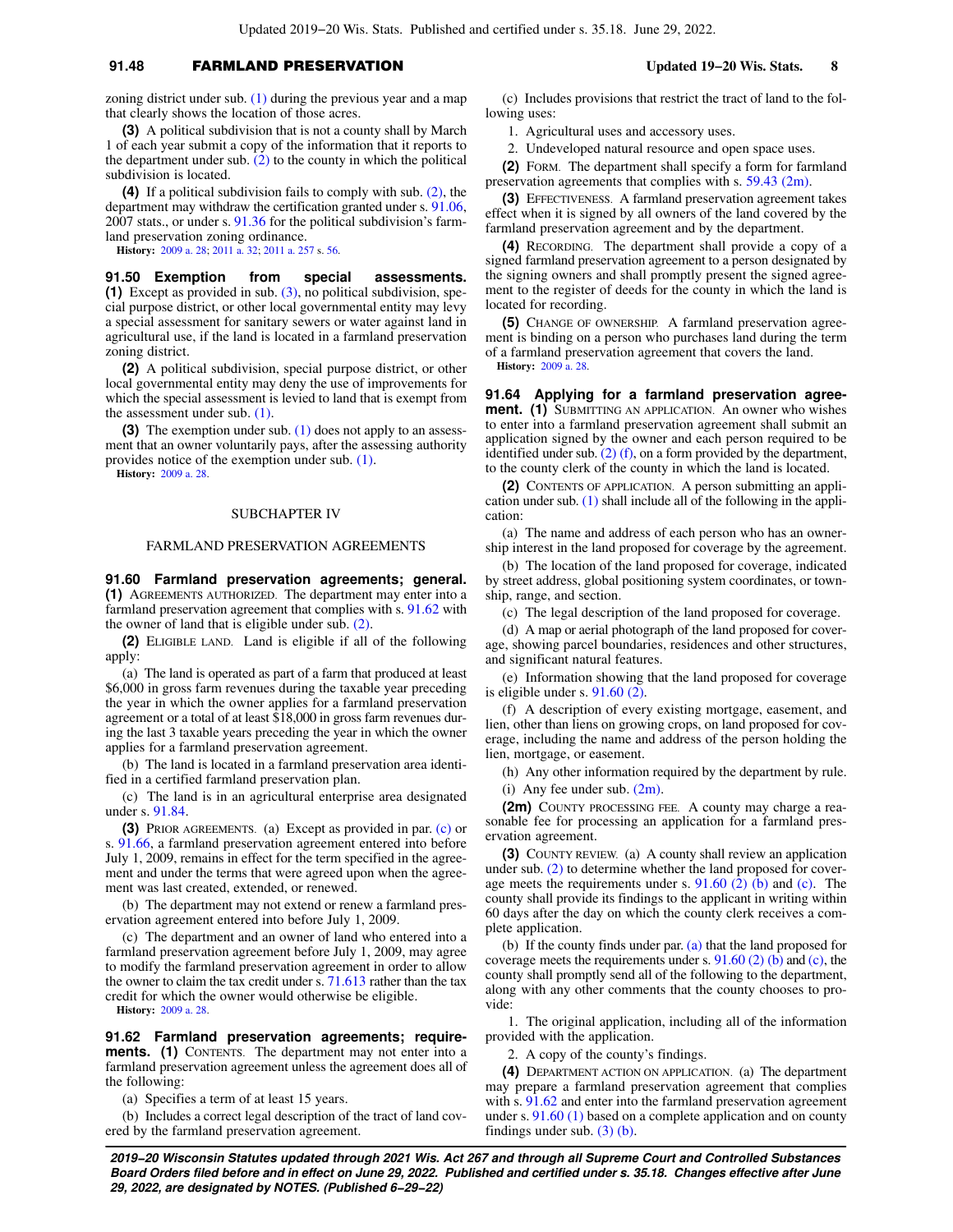(b) The department may decline to enter into a farmland preservation agreement for any of the following reasons:

1. The application is incomplete.

2. The land is not eligible land under s. [91.60 \(2\)](https://docs.legis.wisconsin.gov/document/statutes/91.60(2)). **History:** [2009 a. 28;](https://docs.legis.wisconsin.gov/document/acts/2009/28) [2013 a. 20.](https://docs.legis.wisconsin.gov/document/acts/2013/20)

**91.66 Terminating a farmland preservation agreement.** (1) The department may terminate a farmland preservation agreement or release land from a farmland preservation agreement at any time if all of the following apply:

(a) All of the owners of land covered by the farmland preservation agreement consent to the termination or release, in writing.

(b) The department finds that the termination or release will not impair or limit agricultural use of other protected farmland.

(c) The owners of the land pay to the department, for each acre or portion thereof released from the farmland preservation agreement, a conversion fee equal to 3 times the per acre value, for the year in which the farmland preservation agreement is terminated or the land is released, of the highest value category of tillable cropland in the city, village, or town in which the land is located, as specified by the department of revenue under s. [73.03 \(2a\)](https://docs.legis.wisconsin.gov/document/statutes/73.03(2a)).

**(1m)** All conversion fees received under sub. [\(1\) \(c\)](https://docs.legis.wisconsin.gov/document/statutes/91.66(1)(c)) shall be deposited in the working lands fund.

**(2)** The department shall provide a copy of its decision to terminate a farmland preservation agreement or release land from a farmland preservation agreement to a person designated by the owners of the land and shall present a copy of the decision to the register of deeds for the county in which the land is located for recording.

**History:** [2009 a. 28.](https://docs.legis.wisconsin.gov/document/acts/2009/28)

**91.68 Violations of farmland preservation agreements. (1)** The department may bring an action in circuit court to do any of the following:

(a) Enforce a farmland preservation agreement.

(b) Restrain, by temporary or permanent injunction, a change in land use that violates a farmland preservation agreement.

(c) Seek a civil forfeiture for a change in land use that violates a farmland preservation agreement.

**(2)** A forfeiture under sub. [\(1\) \(c\)](https://docs.legis.wisconsin.gov/document/statutes/91.68(1)(c)) may not exceed twice the fair market value of the land covered by the agreement at the time of the violation.

**History:** [2009 a. 28.](https://docs.legis.wisconsin.gov/document/acts/2009/28)

**91.70 Farmland preservation agreements; exemption from special assessments. (1)** Except as provided in sub. [\(3\)](https://docs.legis.wisconsin.gov/document/statutes/91.70(3)), no political subdivision, special purpose district, or other local governmental entity may levy a special assessment for sanitary sewers or water against land in agricultural use, if the land is covered by a farmland preservation agreement.

**(2)** A political subdivision, special purpose district or other local governmental entity may deny the use of improvements for which the special assessment is levied to land that is exempt from the assessment under sub. [\(1\)](https://docs.legis.wisconsin.gov/document/statutes/91.70(1)).

**(3)** The exemption under sub. [\(1\)](https://docs.legis.wisconsin.gov/document/statutes/91.70(1)) does not apply to an assessment that an owner voluntarily pays, after the assessing authority provides notice of the exemption under sub. [\(1\).](https://docs.legis.wisconsin.gov/document/statutes/91.70(1))

**History:** [2009 a. 28.](https://docs.legis.wisconsin.gov/document/acts/2009/28)

#### SUBCHAPTER V

#### SOIL AND WATER CONSERVATION

**91.80 Soil and water conservation by persons claiming tax credits.** An owner claiming farmland preservation tax credits under s. [71.613](https://docs.legis.wisconsin.gov/document/statutes/71.613) shall comply with applicable land and water conservation standards promulgated by the department under ss. [92.05 \(3\) \(c\)](https://docs.legis.wisconsin.gov/document/statutes/92.05(3)(c)) and [\(k\)](https://docs.legis.wisconsin.gov/document/statutes/92.05(3)(k)), [92.14 \(8\)](https://docs.legis.wisconsin.gov/document/statutes/92.14(8)), and [281.16 \(3\) \(b\)](https://docs.legis.wisconsin.gov/document/statutes/281.16(3)(b)) and [\(c\)](https://docs.legis.wisconsin.gov/document/statutes/281.16(3)(c)).

**History:** [2009 a. 28](https://docs.legis.wisconsin.gov/document/acts/2009/28).

91.82 Compliance monitoring. (1) COUNTY RESPONSIBIL-ITY. (a) A county land conservation committee shall monitor compliance with s. [91.80](https://docs.legis.wisconsin.gov/document/statutes/91.80).

(b) For the purpose of par.  $(a)$ , a county land conservation committee shall inspect each farm for which the owner claims farmland preservation tax credits under subch. [IX of ch. 71](https://docs.legis.wisconsin.gov/document/statutes/subch.%20IX%20of%20ch.%2071) at least once every 4 years.

(c) For the purpose of par. [\(a\),](https://docs.legis.wisconsin.gov/document/statutes/91.82(1)(a)) a county land conservation committee may do any of the following:

1. Inspect land that is covered by a farmland preservation agreement or farmland preservation zoning and that is in agricultural use.

2. Require an owner to certify, not more than annually, that the owner complies with s. [91.80.](https://docs.legis.wisconsin.gov/document/statutes/91.80)

(d) At least once every 4 years, the department shall review each county land conservation committee's compliance with par. [\(b\).](https://docs.legis.wisconsin.gov/document/statutes/91.82(1)(b))

**(2)** NOTICE OF NONCOMPLIANCE. (a) A county land conservation committee shall issue a written notice of noncompliance to an owner if the committee finds that the owner has done any of the following:

1. Failed to comply with s. [91.80](https://docs.legis.wisconsin.gov/document/statutes/91.80).

2. Failed to permit a reasonable inspection under sub.  $(1)(c)$ 

3. Failed to certify compliance as required under sub. [\(1\) \(c\)](https://docs.legis.wisconsin.gov/document/statutes/91.82(1)(c)2.) [2.](https://docs.legis.wisconsin.gov/document/statutes/91.82(1)(c)2.)

(b) A county land conservation committee shall provide to the department of revenue a copy of each notice of noncompliance issued under par. [\(a\)](https://docs.legis.wisconsin.gov/document/statutes/91.82(2)(a)).

(c) If a county land conservation committee determines that an owner has corrected the failure described in a notice of noncompliance under par. [\(a\)](https://docs.legis.wisconsin.gov/document/statutes/91.82(2)(a)), it shall withdraw the notice of noncompliance and notify the owner and the department of revenue of the withdrawal.

**(3)** PROCEDURE. The department may promulgate rules prescribing procedures for the administration of this section by land conservation committees.

**History:** [2009 a. 28](https://docs.legis.wisconsin.gov/document/acts/2009/28).

[1.](https://docs.legis.wisconsin.gov/document/statutes/91.82(1)(c)1.)

#### SUBCHAPTER VI

### AGRICULTURAL ENTERPRISE AREAS

**91.84 Agricultural enterprise areas; general. (1) DES-**IGNATION. (a) 1. The department may by order designate agricultural enterprise areas targeted for agricultural preservation and development.

2. The department may by order modify or terminate the designation of an agricultural enterprise area.

(b) The department may designate agricultural enterprise areas with a combined area of not more than 2,000,000 acres of land.

(e) The department may not designate an area as an agricultural enterprise area unless all of the following apply:

1. The department receives a petition requesting the designation and the petition complies with s. [91.86.](https://docs.legis.wisconsin.gov/document/statutes/91.86)

3. The parcels in the area are contiguous. Parcels that are only separated by a lake, stream, or transportation or utility right−of− way are contiguous for the purposes of this subdivision.

4. The area is located entirely in a farmland preservation area identified in a certified farmland preservation plan.

5. The land in the area is primarily in agricultural use.

(f) In designating agricultural areas under this subsection, the department shall give preference to areas that include at least 1,000 acres of land.